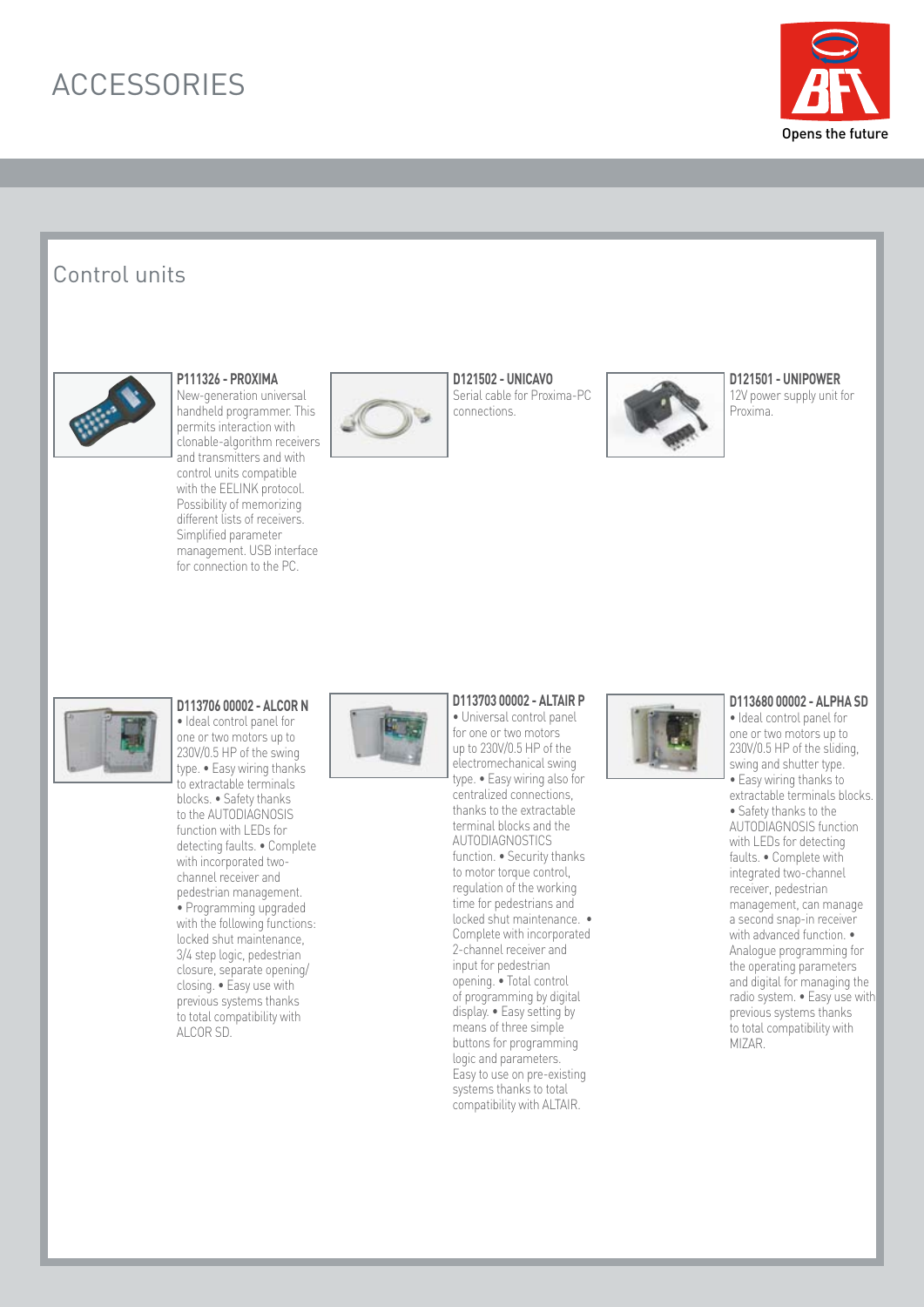



## D113689 00002 - ALPHA FR **NEW**<sup>2009</sup>

• Ideal control panel for a motor of the ULISSE single-phase series. • Easy to wire thanks to extractable terminals and AUTODIAGNOSIS function with LED. • Safety guaranteed by lockable circuit breaker, start-stop buttons, and emergency stop button. • Complete with integrated two-channel receiver and gate open indicator lamp, can manage a second snap-in receiver with advanced function. • Analogue programming for the operating parameters and digital for managing the radio system. • Easy use with previous systems thanks to total compatibility with MIZAR FR.



### **D113716 00002 - ELBA**

• Control unit suitable for an electromechanical motor for roller shutters up to 470W. • Flexible and practical to use thanks to the multiple operating logic • Safety ensured by the incorporated receiver managing up to 64 rolling code radio commands, separate pushbuttons. • Complete with separate inputs for the START, OPEN, CLOSE, STOP, PHOTOCELLS, WIND SENSOR and TWILIGHT sensor commands. • Easy to set using the dip switch to enable the various functions.



#### **D113717 00002 - ELBA BU** • Control unit with

incorporated command button, suitable for an electromechanical motor for roller shutters up to 470W with command button. • Flexible and practical to use thanks to the multiple operating logic • Safety ensured by the incorporated receiver managing up to 64 rolling code radio commands, separate pushbuttons. • Complete with separate inputs for the START, OPEN, CLOSE, STOP, PHOTOCELLS, WIND SENSOR and TWILIGHT sensor commands. • Easy to set using the dip switch to enable the various functions.



**D113612 00001 - ELMEC 1** • Ideal control unit for a ULISSE single-phase series motor. • Safety guaranteed by Open-Close buttons and emergency stop button. • Complete with automatic operating logic and semiautomatic when manned.



**D113613 00001 - ELMEC 2** • Ideal control unit for a ULISSE three-phase series motor. • Safety guaranteed by Open-Close buttons and emergency stop button.

• Complete with automatic operating logic and semiautomatic when manned.



#### **D113662 00004 HYDRA R QSG2**

• Panel suitable for one or two 24V (40+40W) motors for overhead doors. • Easy use even in the event of power failure with back-up battery and AUTODIAGNOSIS for detecting faults. • Safety thanks to: electronic motor torque limitation, settable slowdown. • Complete with incorporated two-channel receiver, ready for serial management, back-up batteries and electric lock. • Total control of programming by digital display and three simple buttons. • Easy setting using the AUTOSET function which allows automatic setting of the operating parameters.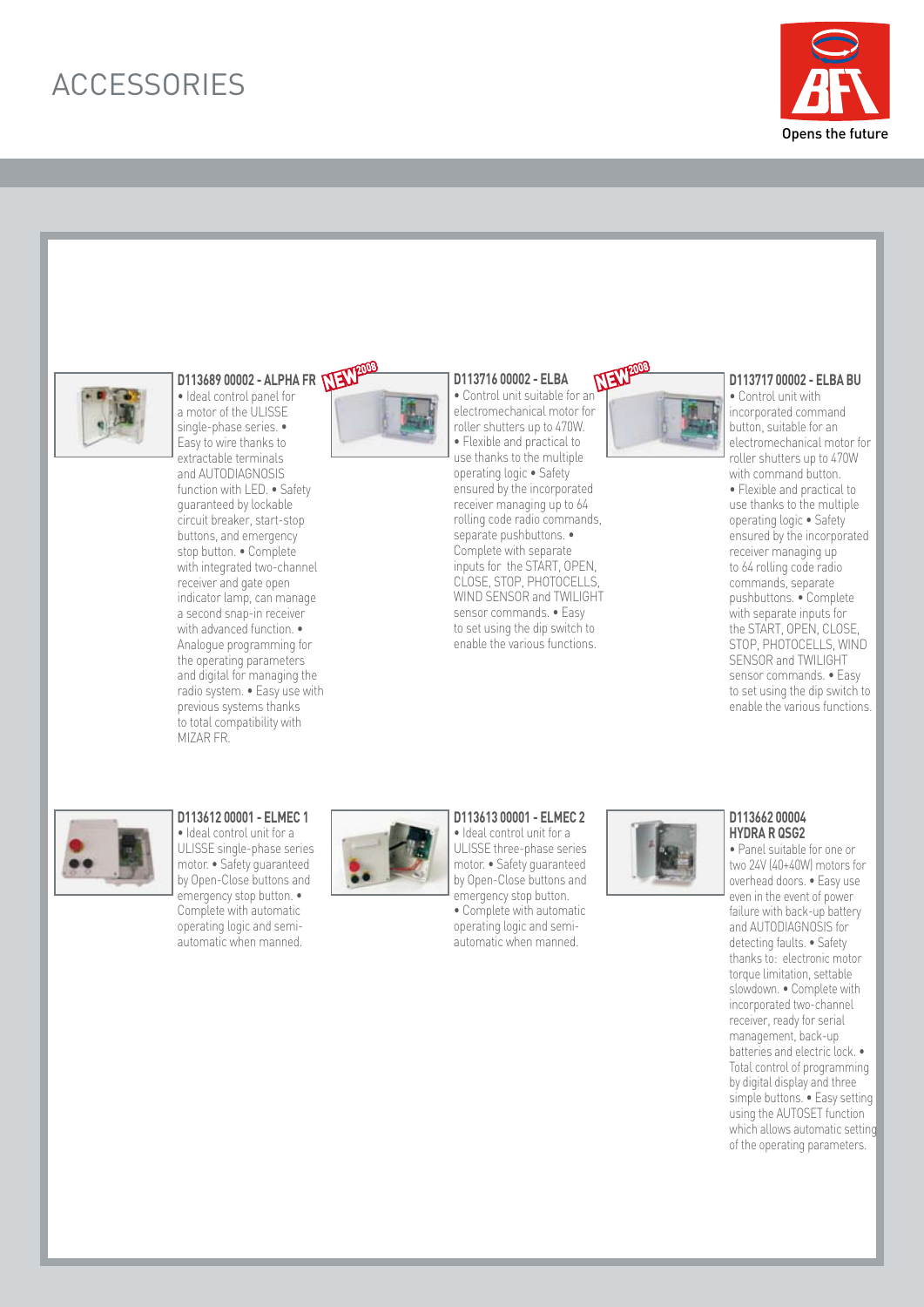



### **D113695 00002 - LEO D MA**

• Control panel for managing a single • phase electromechanical actuator with power of up to 750 W. • Electronic torque adjustment. •Adjustable electrodynamic braking • Programming by means of display. • Self-diagnosis function. • detection and memorisation of statistical parameters. • Possibility of managing centralised systems by wire (master/ slave system) up to 127 zones. • 63 code receiver with built-in rolling code.• Extractable terminals to facilitate installation and any servicing or replacement.



#### **D113672 00005 LIBRA C MA** • Universal control panel

for one or two 24V motors with limit switch with 1 or 2 wires. • Easy to wire also for centralised connections, thanks to extractable terminals, and the AUTODIAGNOSIS function.

• Safety thanks to electronic antisquashing control with amperometric detection. • Complete with incorporated two-channel receiver, ready for serial management, back-up battery and electric lock. • Total control of programming by digital display and three simple buttons. • Easy setting using the AUTOSET function which allows automatic setting of the operating parameters.



#### **D113715 00002 - LIBRA C LX**

• Universal control panel for one or two series LUX BT motors • Slowing on opening and closing managed by an absolute encoder which, combined with the amperometric detection ensures maximum anti-crushing safety. • Complete with incorporated two-channel receiver, predisposed for serial management, back-up battery and electric lock. • Full control of programming by means of the digital display and three simple buttons. • Extremely simple to install and service thanks to the SELF-DIAGNOSIS (automatic detection of failures), and AUTOSET (automatic setting of the operating parameters) functions and the extractable terminals. • Compatible with EeLink protocol, can therefore be programmed using Proxima.



**D113653 00002 - PERSEO** • Control panel adaptable for motors of the STOPPY series, can command up to four bollards. • Easy use thanks to the simple functions usable. • Safety thanks to inputs dedicated to safety circuits and dedicated commands. • Complete with operating logics in a centralised environment. • Total control of operation thanks to adjustment of the operating logics. • Easy setting by simple dip switches for enabling the various

functions.



#### **D113693 00003 - RIGEL 5** • Universal control panel suitable for one or two 600W/230V motors (max 600+600W). • Easy to wire also for centralised connections thanks to extractable terminals and the AUTODIAGNOSIS function. • Safety thanks to control of braking and the motor torque. • Complete with extractable 2-channel receiver, ready for fast coupling to receivers with greater capacity and advanced functions. • Total control of programming by digital display and three simple buttons.



#### **D113713 00002 - SIRIO MA**

• Ideal control panel for a motor of the ULISSE singlephase and three-phase series. • Easy to wire thanks to extractable terminals and AUTODIAGNOSIS function with LED. • Open, Stop and Close buttons • Complete automatic, semiautomatic and hold-to-run operating logics. • Analogue programming for all the operating parameters and the operating logic.

For system composition and installation refer to the regulations in force in the country where the system is being installed. The indicated data are not binding. BFT reserves the right to make modifications without prior notice.